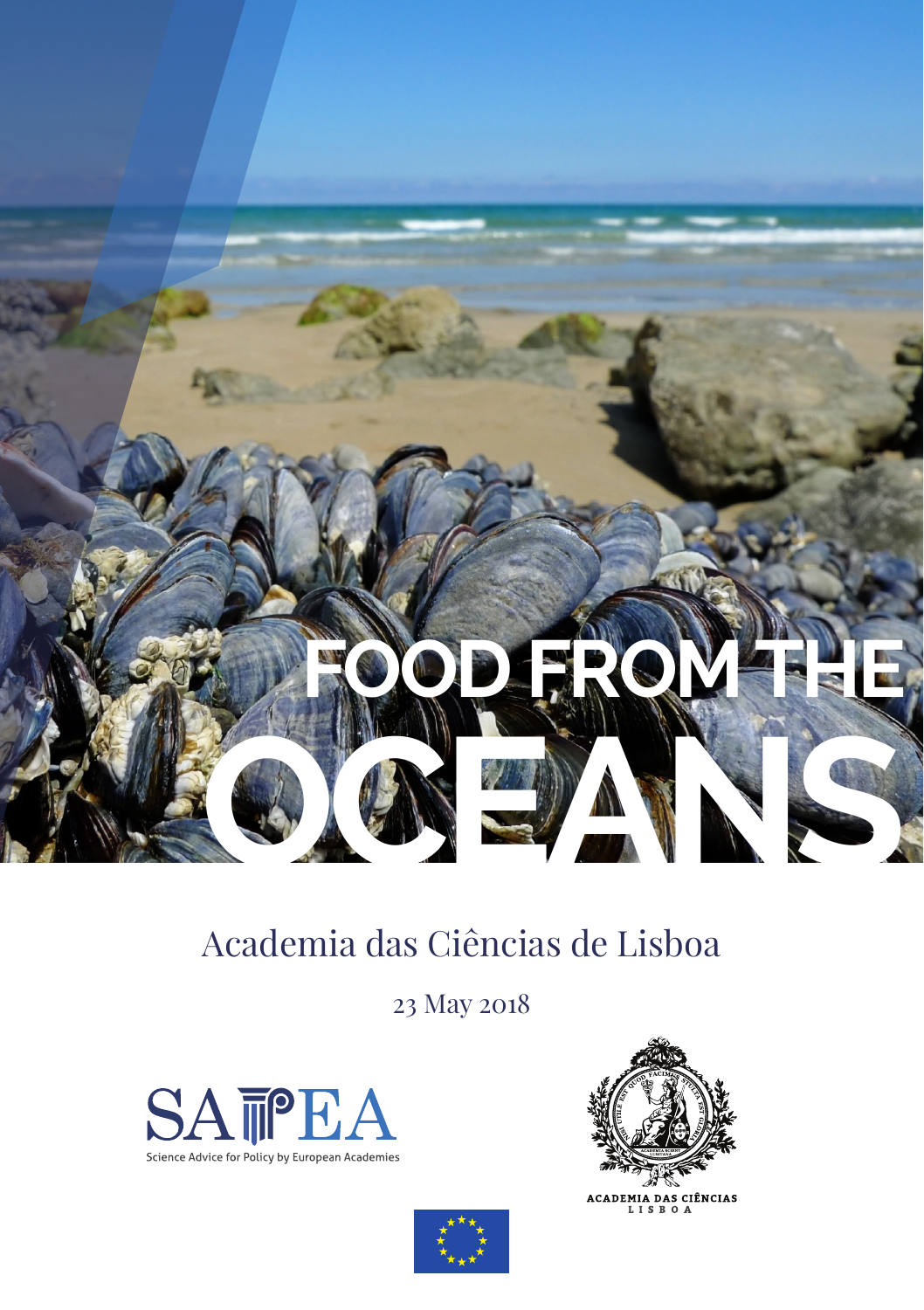## **Programme**

| 15:20              | 15:00 - Welcome and<br>introductions                                                | Carlos Salema,<br>Vice President, Academy of<br>Sciences of Lisbon                                                                       |
|--------------------|-------------------------------------------------------------------------------------|------------------------------------------------------------------------------------------------------------------------------------------|
|                    |                                                                                     | Elvira Fortunato,<br>Member of the European<br>Commission's Group of Chief<br>Scientific Advisors                                        |
|                    |                                                                                     | <b>Louise Edwards,</b><br>SAPEA Staff Chair for Food from<br>the Oceans and representative<br>for the Lead Academy, Academia<br>Europaea |
| $15:20 -$<br>15:35 | Presentation:<br>The SAPEA Food from<br>the Oceans Evidence<br><b>Review Report</b> | <b>Yngvar Olsen,</b><br>Member of the Food from the<br>Oceans Working Group                                                              |
| 15:35-<br>15:50    | Presentation:<br>Food from the Oceans:<br>a comment                                 | Ricardo Serrão Santos,<br>Member, European Parliament<br>Academy of Sciences of Lisbon                                                   |
| $15:50 -$<br>16:20 | Coffee Break                                                                        |                                                                                                                                          |
| $16:20 -$<br>16:35 | Presentation: How<br>much does a sardine<br>cost?                                   | Francisco Andrade, member<br>of MARE - Marine and<br><b>Environmental Sciences Centre</b><br>University of Lisbon                        |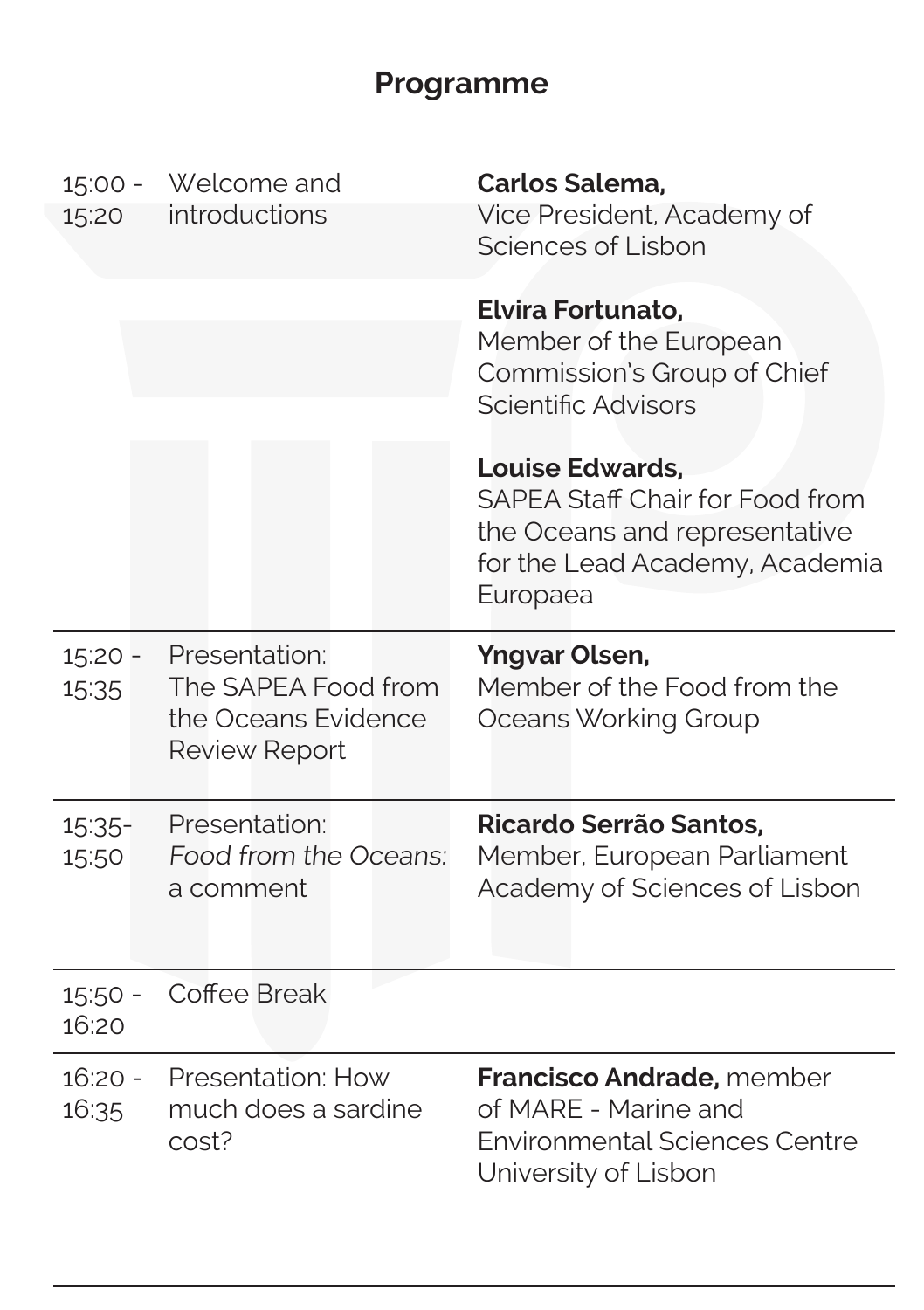| $16:35-$<br>16:50 | Presentation:<br>Seafood from<br>aquaculture, fisheries<br>and processing<br>industry in the ocean<br>of tomorrow                                        | <b>António Marques,</b><br>Project Coordinator and Senior<br>Researcher at the Division of<br>Aquaculture and Seafood<br>Upgrading (DivAV) from the<br>Portuguese Institute for the Sea<br>and Atmosphere (IPMA). |
|-------------------|----------------------------------------------------------------------------------------------------------------------------------------------------------|-------------------------------------------------------------------------------------------------------------------------------------------------------------------------------------------------------------------|
| 16:50 -<br>17:05  | Presentation:<br>Dealing with the<br>consumer's<br>resistance against the<br>seafood innovation<br>The case study of the<br>Portuguese codfish<br>market | António José Marques da Silva,<br>Member of the Research Centre<br>in Archaeology, Arts and Heritage<br>Sciences (CEAACP) at the Univer-<br>sity of Coimbra, Portugal                                             |
| 17:05-<br>17:30   | Questions and<br>Answers with the<br>audience                                                                                                            |                                                                                                                                                                                                                   |
| 17:30             | Closing remarks                                                                                                                                          | <b>Carlos Salema</b>                                                                                                                                                                                              |
|                   |                                                                                                                                                          |                                                                                                                                                                                                                   |